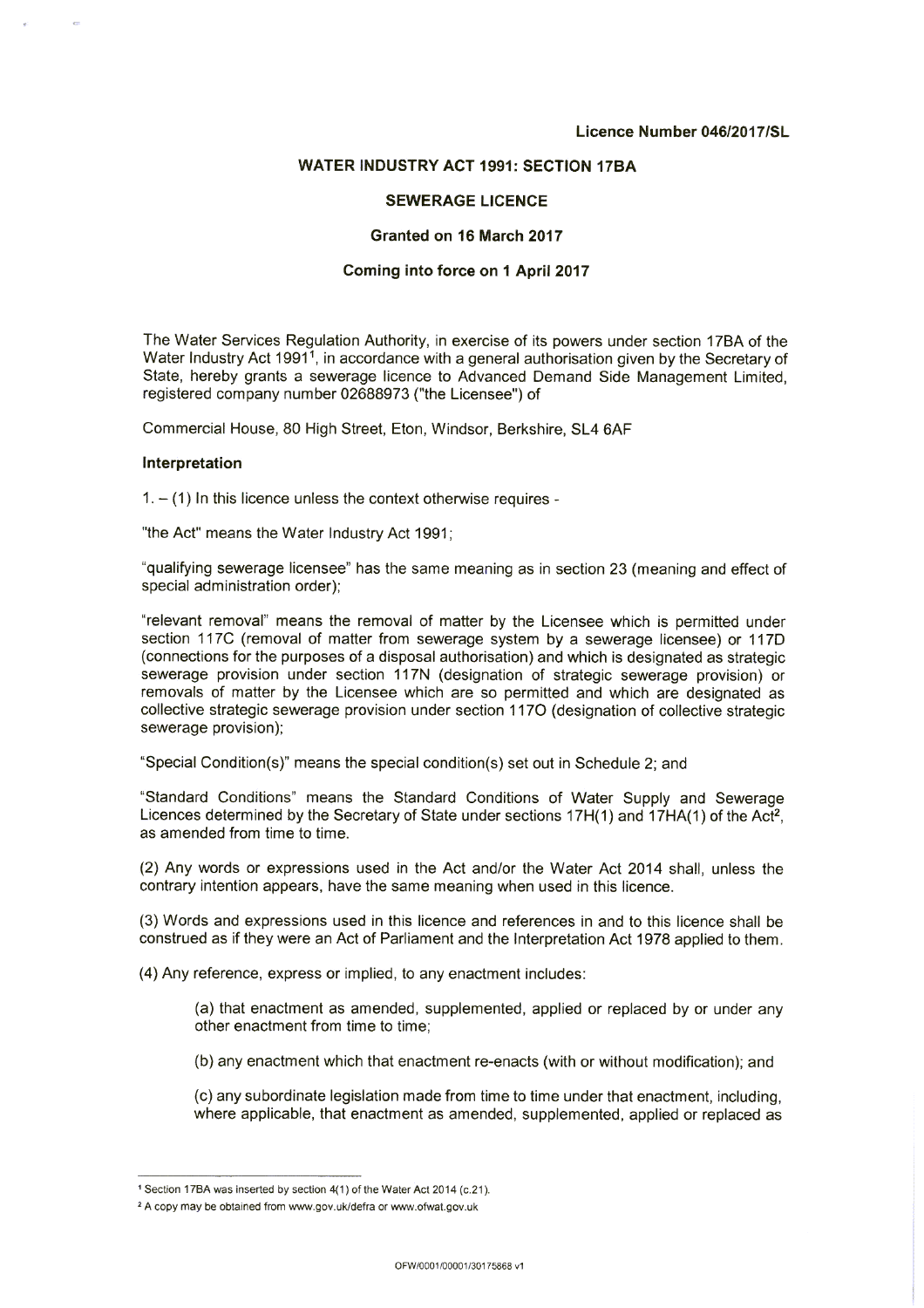described in sub-paragraph (a) above or under any enactment which it re-enacts as described in sub-paragraph (b) above.

(5) Any reference to any provision of the Standard Conditions is a reference to that provision as amended from time to time.

(6) Unless the contrary intention appears, any reference to a section, Chapter or Part is a reference to a section, Chapter or Part of the Act.

## **Authorisation(s)**

2. This licence gives the Licensee the authorisations listed in Schedule 1.

## **Application of the Standard Conditions**

3. This licence is subject to the Standard Conditions.

## **Application of the Special Condition(s)**

4. The licence is subject to the Special Conditions (if any).

## **Duration of licence**

5. - (1) This licence comes into force on 1 April 2017.

(2) This licence will continue in force, unless revoked in accordance with the Standard Conditions (which set out the conditions of revocation), or terminated by not less than 25 years' notice served by the Secretary of State on the Licensee..

(3) At any time after the service of a notice under sub-paragraph (2) and before the end of the 25 year period mentioned in that sub-paragraph, the Secretary of State may by further notice served on the Licensee vary or withdraw the notice under sub-paragraph (2).

(4) A notice of variation under sub-paragraph (2) may not provide for termination to take place earlier than 25 years after the date first specified in the notice in sub-paragraph (2).

(5) Subject to sub-paragraph (6), this licence shall not be terminated by virtue of a notice under sub-paragraph (2) while the Licensee is a qualifying sewerage licensee.

(6) Sub-paragraphs (7) and (8) apply where the Secretary of State is satisfied that arrangements have been made to ensure that activities relating to any relevant removal will be properly carried on after this licence is terminated.

(7) Where this sub-paragraph applies and the date of termination specified in the notice under sub-paragraph (2) has not passed, sub-paragraph (5) shall cease to apply.

(8) Where this sub-paragraph applies and the date of termination specified in the notice under sub-paragraph (2) has passed, this licence shall terminate immediately.

**Signed for and on behalf of the Water Services Regulation Authority** 

)<br>|<br>|  $n_{f2}$ 

**John Russell Senior Director — Strategy and Planning**

**17 March 2017**

**Schedule 1 Authorisations given by this Licence**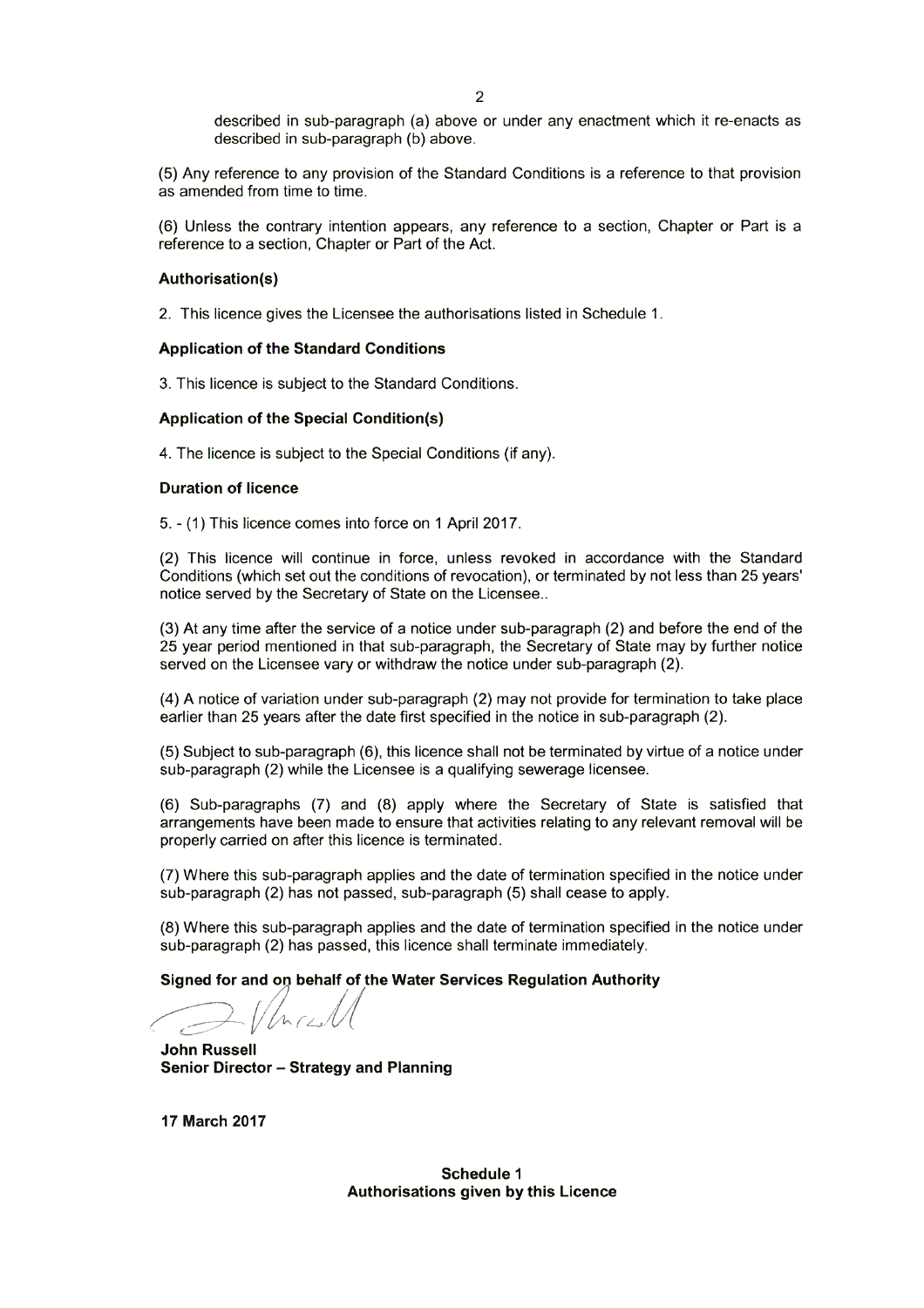## **Sewerage Licence**

 $\hat{\mathbf{v}}$ 

 $\frac{1}{2}$ 

This sewerage licence gives the holder the following authorisation(s) as described in Schedule  $2B$  to the Act<sup>3</sup>:

a retail authorisation

<sup>&</sup>lt;sup>3</sup> Schedule 2B was inserted by section 4(2) of, and Schedule 3 to, the Water Act 2014.